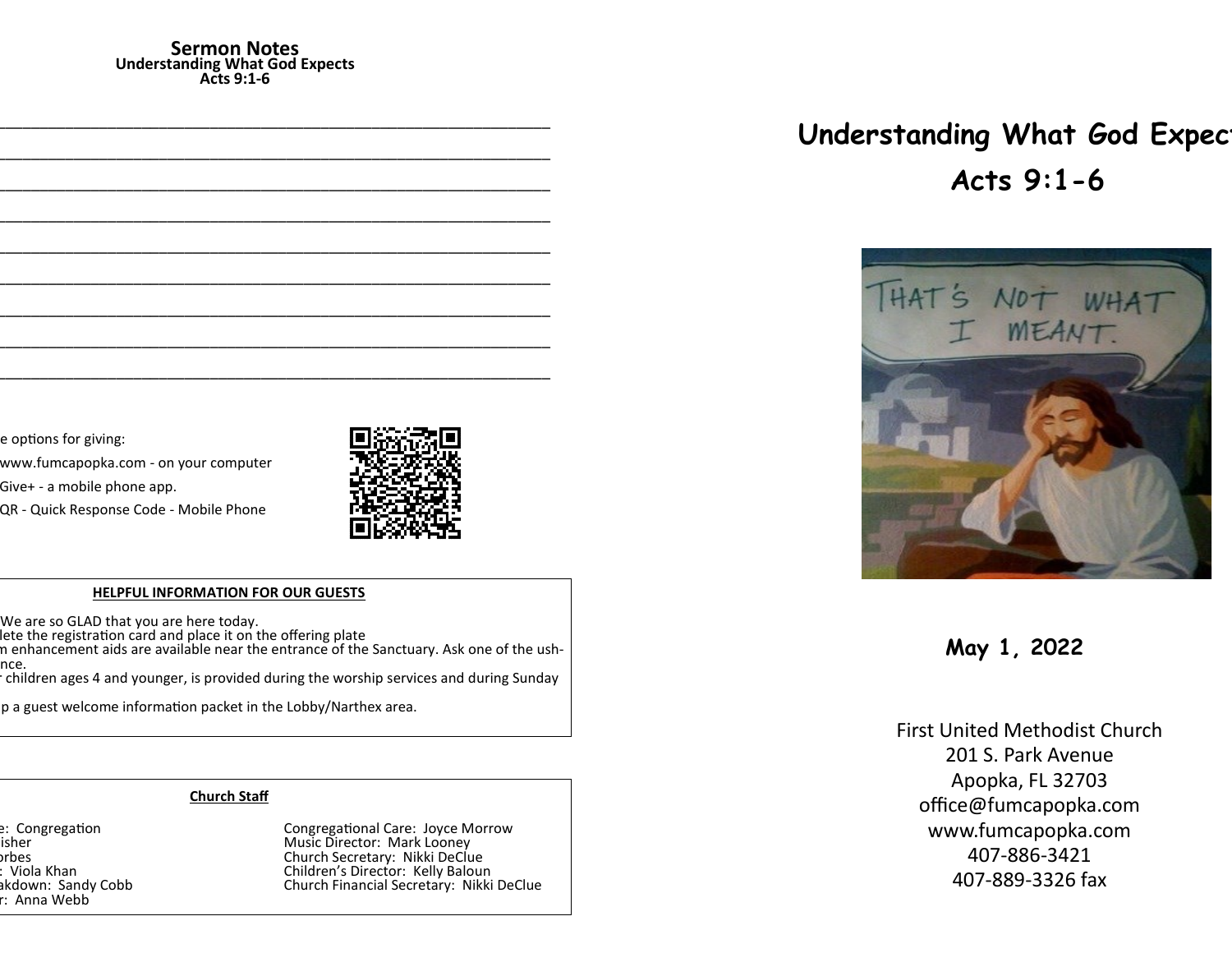May 1, 2022

 Joan Forbes, Organ to God; During the service, let God speak with you; After the service, speak to one another)

be with you. with you.

And Announcements **And Announcements Pastor John** ion card and place it in the offering plate at the time of offering)



# **The Flowers on the Altar:**

are to the Glory of God and a show of love from Mike & Patsy Murphy as they grieve the loss of their daughter Beth, from the Jubilee Circle



#### **Remember those celebrating special occasions:**

#### **Birthdays**

 Betty Ashton, Laura Scully, Michael Clasen, Cynthia Strates, Mary Sumler, Sue Dudley

#### **Anniversaries**

 Gary & Lori Rossow, Sid & Sue Dudley

# **Bowling for Blessings:**

There will be a short information meeting on Sunday, May 15th at 10:45 a.m., in Hall for anyone that is interested in joining our Summer Bowling League. Any questions, please our contact Len Sapone or Kelly Baloun.

Pray for our youth that they set good examples.

**STAY AND PRAY -** for our Church, children, youth and those who are ill, each Sur and 11:00 services, bring your concerns and lets pray about them. Meet you in f **Prayer Concerns may** be placed on the back of the Registration Cards. There is the Prayer and Prayer and Prayer Brayer Formation Cards. the Prayer Group, for Pastor only and for the Bulletin Prayer List.

## **Bulletin Prayer Requests:**

Jeni Adair, Gaby Alonso, Andrew Alsup, Linda Bailey, Eleanor Bartels and family, Anita Brading, Pam Bragg, Dru Brown, Brenda Burns, Yvonne Coleman, Sonny Co Bryan Curtis, Shaquille Dexter, Nathan Douglas, Mary Edgar, Christy Faircloth, De Tyrone Flowers, Judy Foreman, Gudrun Fortner, Amy Frazier, Dick Funk, Henry G Eleanor Grobaski, Jonathan Hoots, Wayne Hoover, Maria Hose, Alan Hussain, Ka Justin Idle, Isa John-Finn, Judy Kaufman, David Kaufman, Michael Kinney,Toby Ko Eileen Langley, Melia Evans-Lebeda, Ray Lebeda, Patricia Letcher, Cheryl Levine, Carmen Massop, Dolores McCall, Porter McEver, James Morse, Scott Nelson, Sel Robert Odom, Justyn Persaud, Dick Potter, Roxanne Powers, Edith Prewitt, Bart I Joan Rice, Florence Richer, Petra Roach, Roberta Rose, Ajari Saint Cyr, Bob Sapor Michelle Sapone, Jen Saulf, Wayne Schlicter, Caroline Smith, Melanie Smith, Reb Cyril Stevens, June Stiney, Nick & Britni Strates, Joe Sumlin, Frances Summers, Eq Allison Thomas, Jane Vaughn, Betty Wagner, Doug Wahl, Hal Walker, Mike West Kenlyn Williams, Brently Woods, David Young

Please contact the Church office if a name needs to be added or removed from

bhn the Revelator looked, he heard the voice of many angels surrounding the throne living creatures and the elders; they numbered myriads of myriads and thousands ands, singing with full voice:

**Pis the Lamb that was slaughtered to receive power and wealth and wisdom and might and honor and glory and blessing!"**

In heard every creature in heaven and on earth and under the earth and in the sea, at is in them, singing:

one seated on the throne and to the Lamb be blessing and honor and glory and **might forever and ever!"**

|            | "O For a Thousand Tongues"                          | No. 57                    |
|------------|-----------------------------------------------------|---------------------------|
|            | The Nicene Creed                                    | No. 880                   |
|            | "Glory Be To The Father"                            | Instrumental              |
|            | "When I Survey The Wonderous Cross"                 | Barb Peters & Mark Hudson |
| er:        |                                                     | Pastor John               |
|            | "Holy Spirit, Truth Divine"                         | No. 465                   |
|            | Acts 9:1-6<br><b>Understanding What God Expects</b> | N.T. 127<br>Pastor John   |
| Communion: |                                                     | No. 12                    |
|            | "Jesus Shall Reign"                                 | No. 157                   |
| ssing:     |                                                     | Pastor John               |
|            |                                                     | Joan Forbes               |
|            | *Indicates people to stand as they are able         |                           |